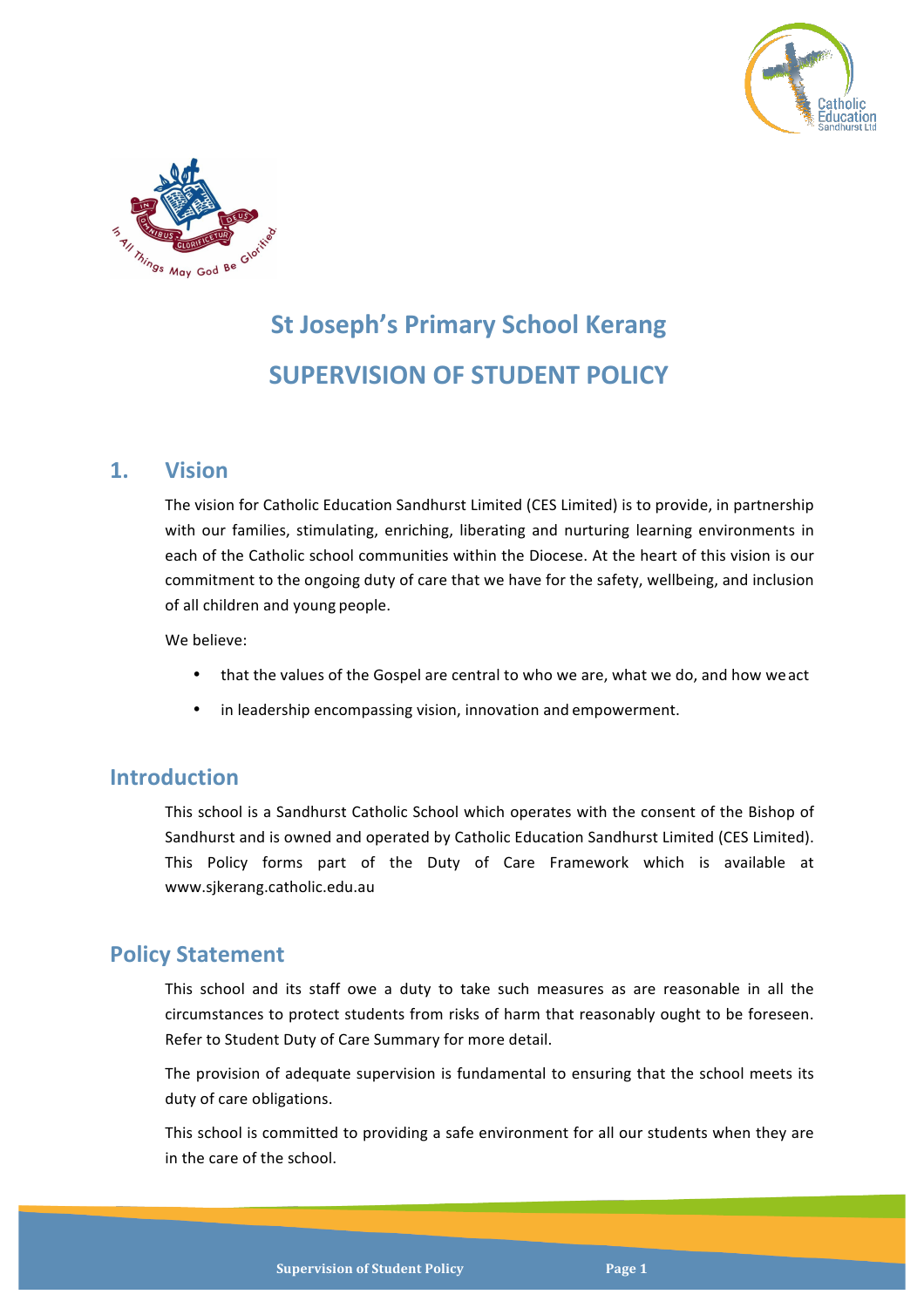It is our policy that:

Supervision is provided to students having consideration to the degree of care needed for the protection of students and having regard to:

- their age, skill and experience
- any physical and/or intellectual impairments
- existing medical conditions
- known behavioural characteristics
- the nature of activities being undertaken and hazards.

Supervising staff receive first aid training and adequate first aid facilities are available having regard to the nature of the activities being undertaken (refer to Health & First Aid Policy)

Accidents and incidents are promptly dealt with through appropriate treatment and/or intervention

Material accidents and incidents are recorded and corrective action implemented where required (refer to policies relating to reporting of safety hazards and capturing records of student injuries).

The school has developed the following guidelines with respect to supervision.

#### **3.1 Classrooms**

Teachers are responsible for the supervision of their students in their classrooms and in particular should be vigilant to ensure:

- adequate age appropriate supervision having regard to the nature of the activities being undertaken
- proper use of any plant and equipment
- proper handling of any hazardous substances
- proper use of relevant protective equipment.

#### **3.2 Playground Supervision**

Playgrounds are supervised by staff immediately before and after school, during recess and lunch. Refer to our Supervision & Inspection – Playground policy.

#### **3.3 Before & After School Supervision**

Whilst the school is committed to ensuring student safety it requires and expects parental co- operation in managing safety issues immediately before and immediately afterschool.

As a general rule the school provides limited supervision for approximately 30 mins before and after school.